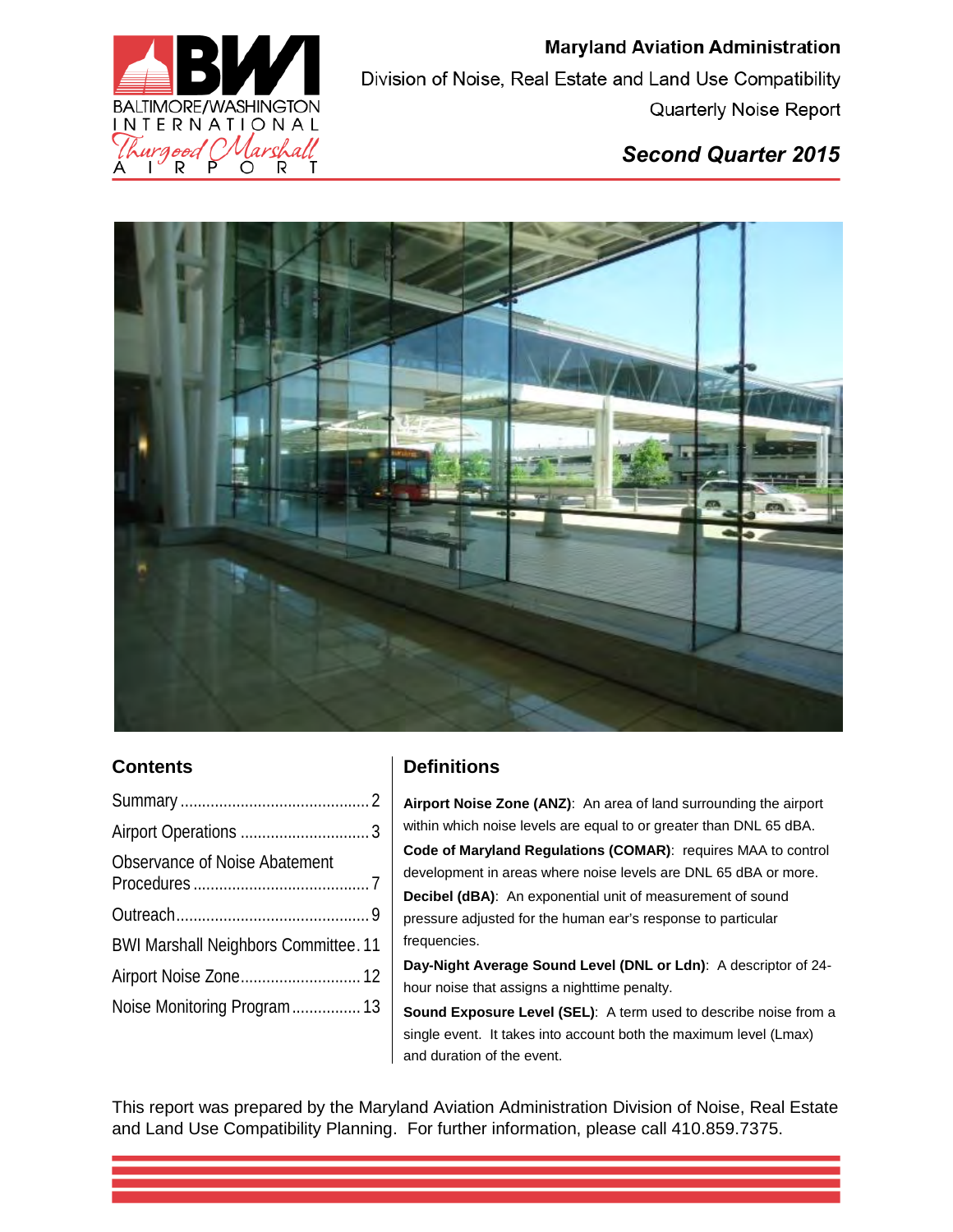

# <span id="page-1-0"></span>**Summary**

This report provides a review of the aviation noise abatement program for the second quarter of 2015 (April 1 to June 30). Included in this report is information on jet aircraft operations, observance rates for noise abatement procedures, complaints received about aircraft noise, and community outreach efforts by the Maryland Aviation Adminstration (MAA). Information on noise levels at permanent noise monitoring sites will be provided in future reports when new noise monitors are installed.

- Average daily jet flights were approximately 625 per day during the  $2^{nd}$  quarter of 2015, compared to 588 per day for the  $2^{nd}$  quarter of 2014.
- Night-time operations averaged 96 per night for the 2<sup>nd</sup> Quarter of 2015, compared to 79 per night for the 2<sup>nd</sup> Quarter of 2014..
- A total of 300 calls and e-mail complaints were made to the Noise Office during the  $2^{nd}$ Quarter of 2015 compared to 130 calls/e-mails during the 2nd Quarter of 2014.
- The Airport operated in west flow operations for 64 percent of the time during the  $2^{nd}$ Quarter of 2015.

#### **Aviation News Items of Interest**

- The MAA Office of Business Relations and Towson University radio station WTMD 89.7 teamed up to bring live and recorded music to the Baltimore/Washington International Thurgood Marshall (BWI Marshall) Airport terminal. BWI Live features concerts on the last Friday of every month on the lower level near baggage belt 5.
- Major construction on the BWI Marshall D/E Connector Program will be underway in the near future. This major program work will improve customer service while adding capacity to meet the growing demand for international service.
- The Office of Regional Aviation Assistance (ORAA) recently completed it 2015-2016 Maryland Airport Directory. The publication highlights the 36 public-use aviation facilities serving Maryland with an aerial photo, airport diagram and data for each airport. Copies are available at www.marylandregionalaviation.aero/content/publications/index.php or you may call 410-859-7065 to request a copy.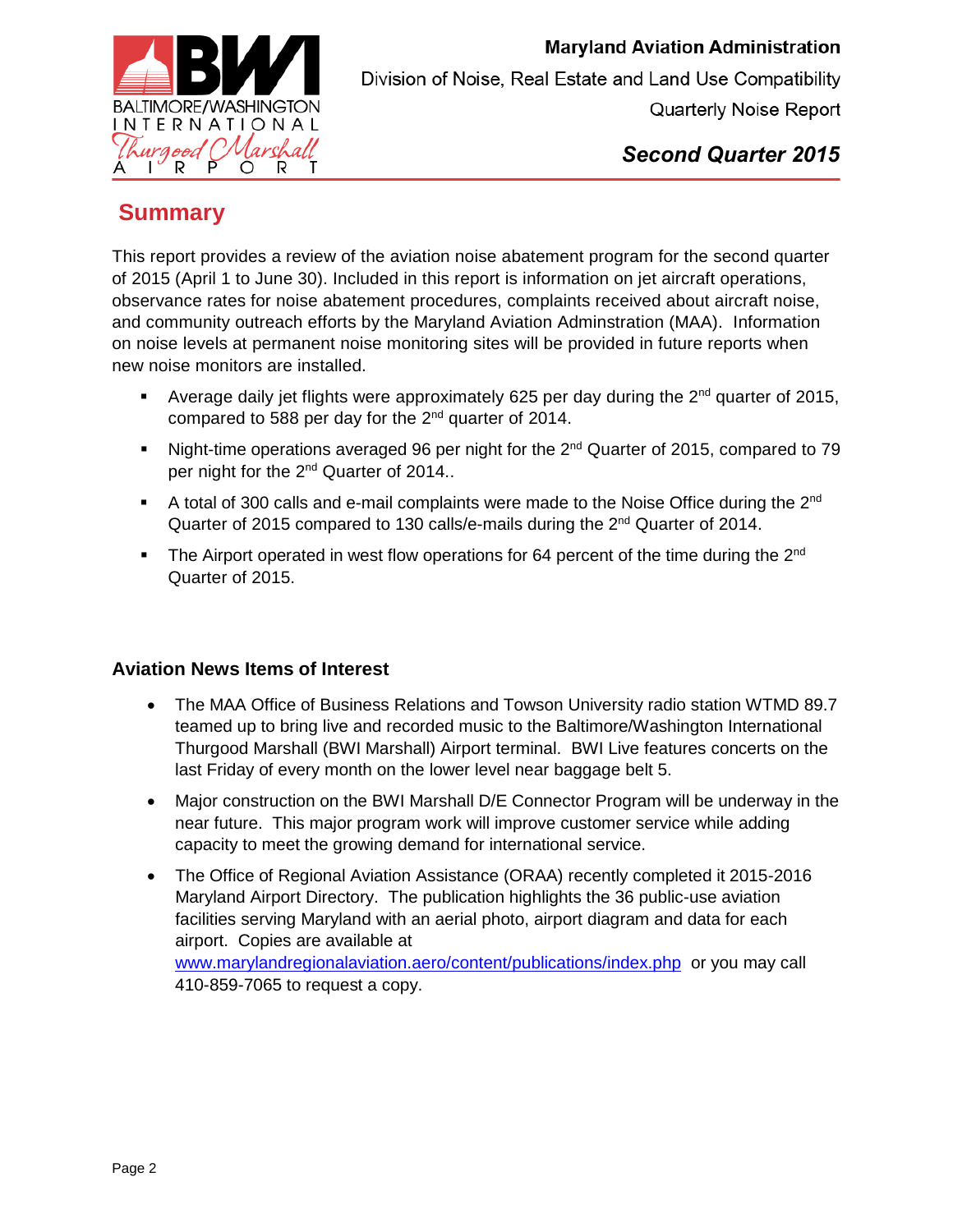

**Maryland Aviation Administration** Division of Noise, Real Estate and Land Use Compatibility

**Quarterly Noise Report** 

# <span id="page-2-0"></span>**Airport Operations**

This section presents information on the level of operational activity at BWI Marshall, including air traffic levels by jet aircraft, runway use, and flight corridors.

### **Overall Activity Levels and Nighttime Activity**

The graph below presents the average number of daily jet flights at BWI Marshall, including all arrivals and departures by business jets and air carrier aircraft. The figure also presents data for the preceding nine months, for a twelve-month total.

The average daily number of jet operations during the 2<sup>nd</sup> Quarter of 2015 was 625 as compared with 588 in the 2<sup>nd</sup> Quarter of 2014. Overall traffic levels were approximately 6.3% higher than the same period during 2014.



The following figure presents nighttime air carrier, business jets and cargo jet operations. At BWI Marshall, a nighttime operation is defined as an arrival flight or departure flight that occurs between the hours of 10 pm and 7 am. The average number of nighttime jet operations was approximately 96 per night during the  $2<sup>nd</sup>$  Quarter of 2015 which was 21.6% higher than during the 2<sup>nd</sup> Quarter of 2014. The average number of nighttime cargo operations was approximately 7 per night during the 2nd Quarter of 2015, compared to 6 per night during the 2<sup>nd</sup> Quarter of 2014.

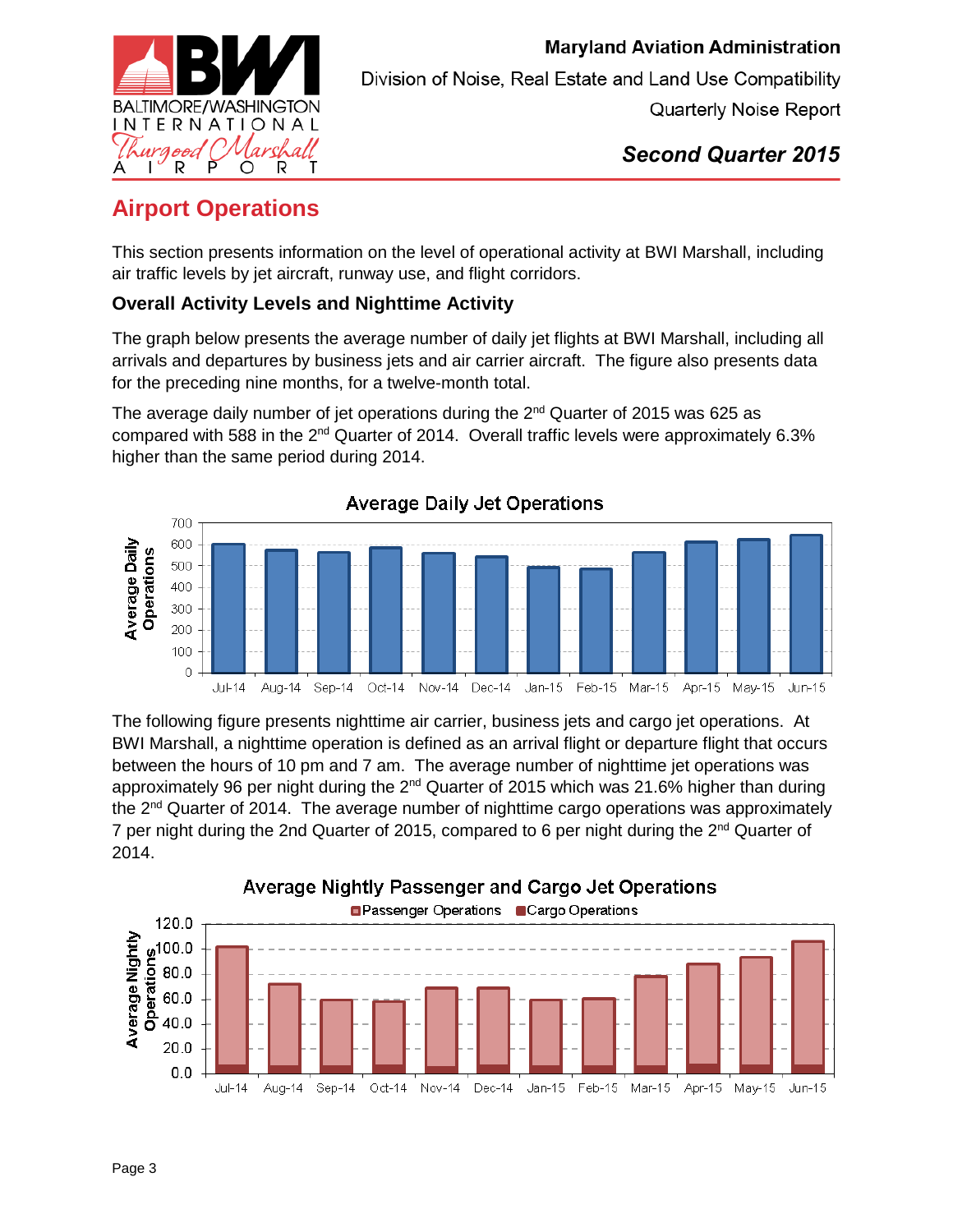

 *Second Quarter 2015*

### **Runway Use**

The MAA maintains a preferential runway use program to minimize the aircraft noise impact on neighboring communities. For noise abatement purposes, west flow (aircraft departures to the west) is more desirable since a smaller population is impacted by aircraft noise when BWI Marshall operates in a west flow direction. Prevailing wind speed, direction and weather factors determine the direction of air traffic flow. Aircraft usually take off and land into the wind to meet safety and operational requirements.

The figures below show all jet $^{\rm l}$  runway use for the 2<sup>nd</sup> Quarter of 2015. During east flow, all jet aircraft primarily depart from Runway 15R and arrive on Runway 10. During west flow, all jet aircraft normally depart from Runway 28 and arrive on Runway 33L. Historical trends result in annual average west flow of about 70%.



**All Jet Arrival Runway Use, 2nd Quarter 2015 All Jet Departure Runway Use, 2nd Quarter 2015** 

## **Flight Corridors**

The following figures depict the flight corridors at BWI Marshall for the following conditions and groups of aircraft as derived from BWI Marshall current noise and operations monitoring systems:

• All jet arrivals

 $\overline{a}$ 

- All jet departures in west flow
- All jet departures in east flow

These "flight track density plots" use color gradations to depict the flight track geometry, dispersion, and relative frequency of air traffic. The color ranges are assigned based on the relative density of aircraft operations during the 2<sup>nd</sup> Quarter of 2015.

Page 4  $<sup>1</sup>$  "All jet" includes commercial air carrier as well as private (corporate) jet aircraft.</sup>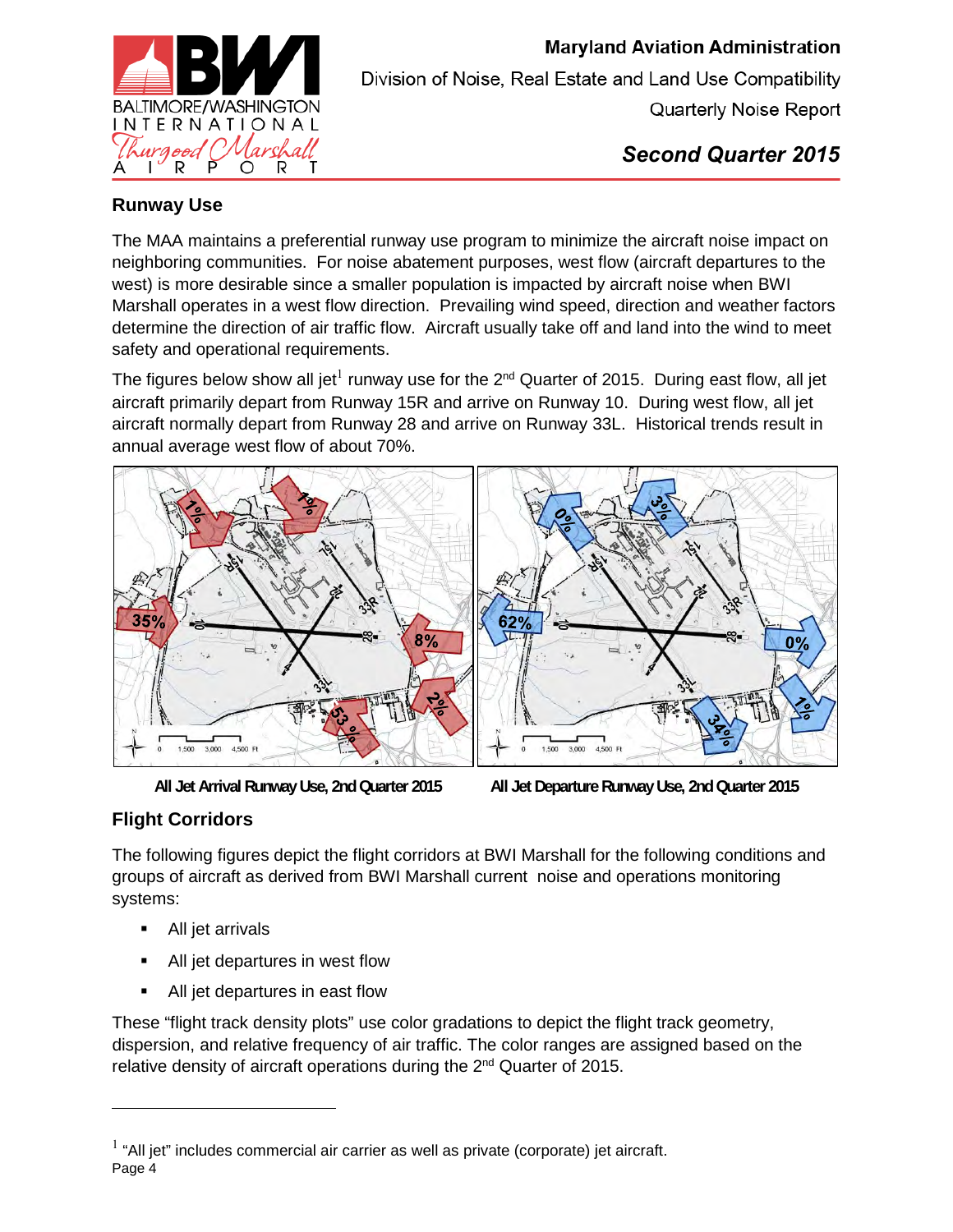



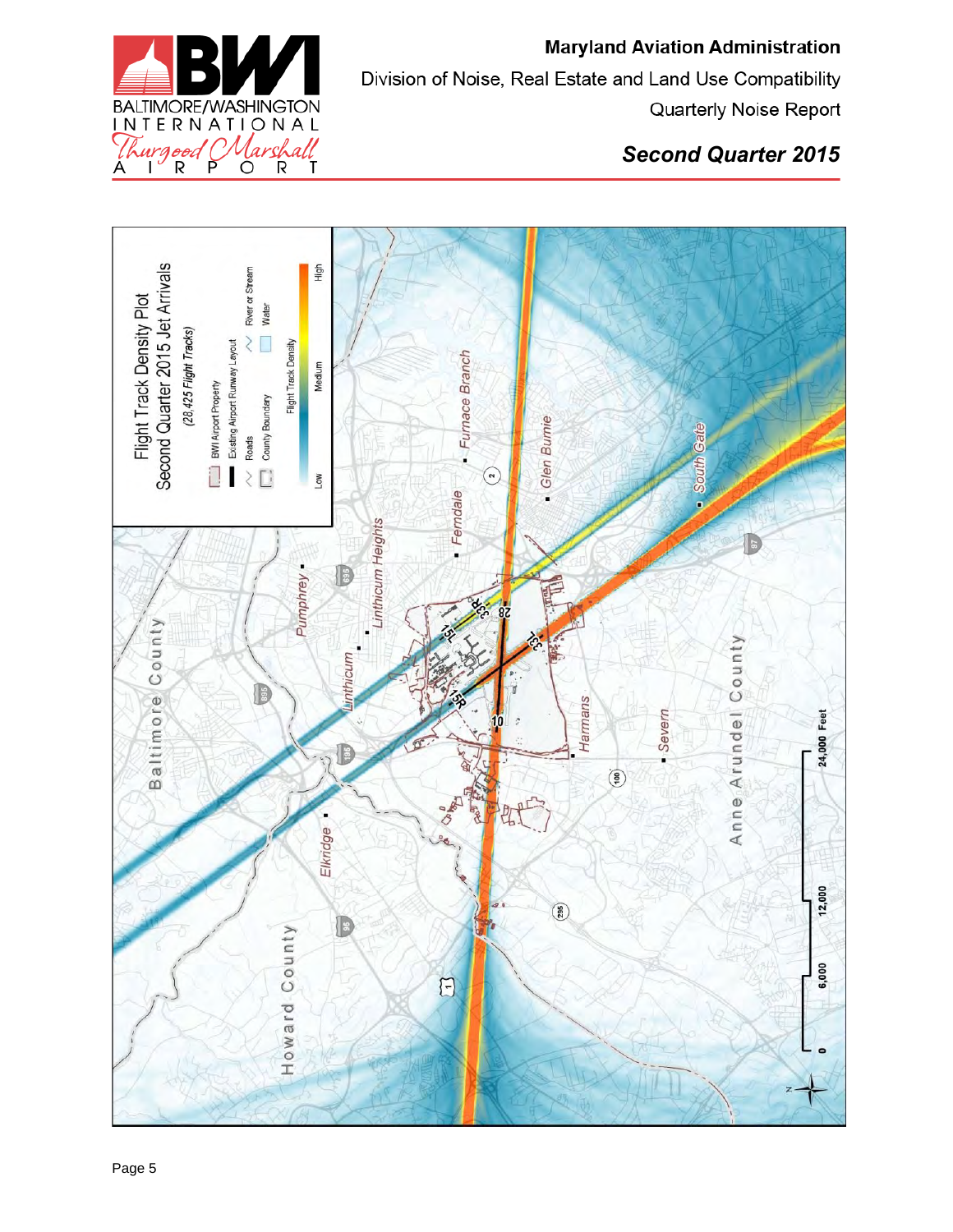

 *Second Quarter 2015*

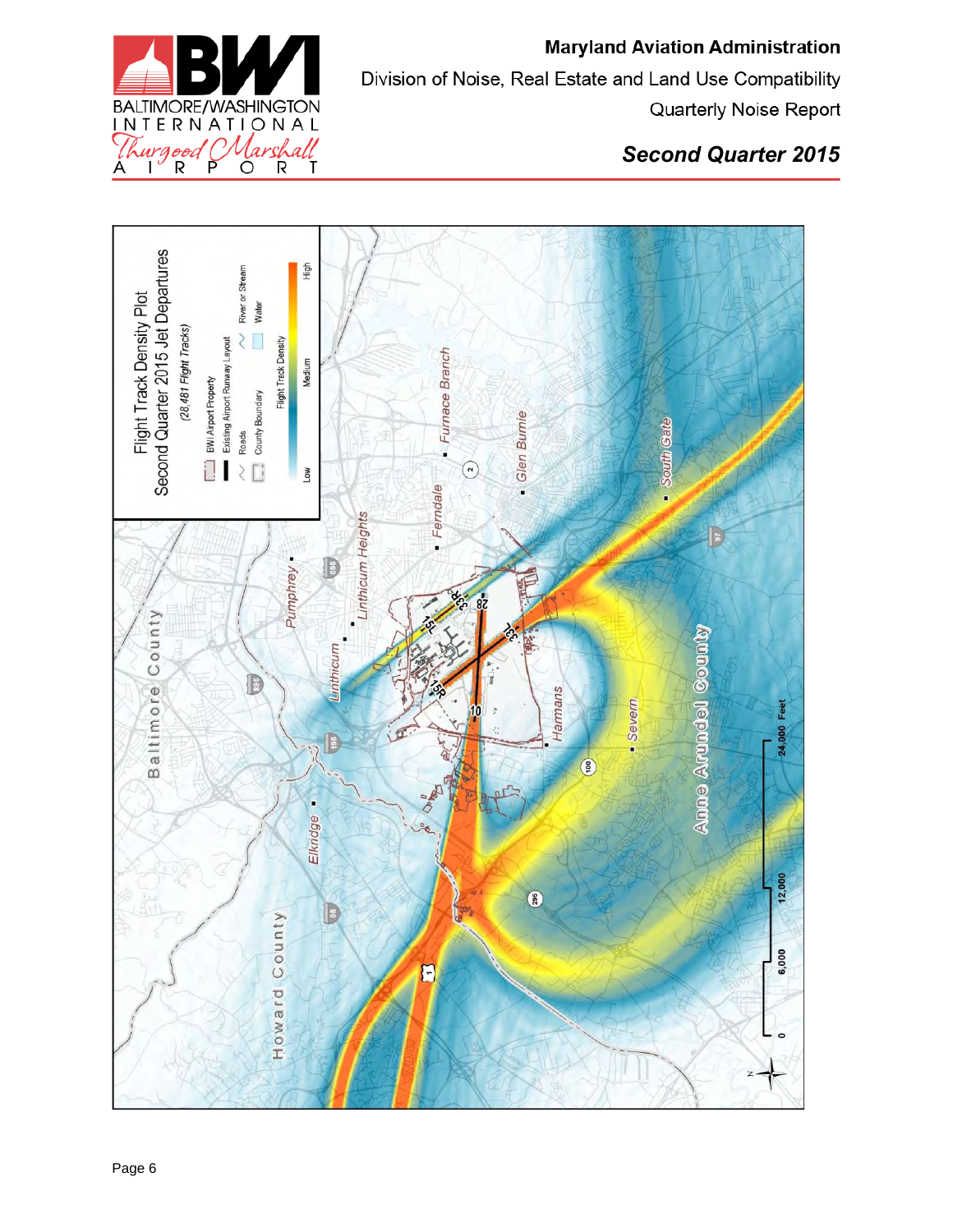

## *Second Quarter 2015*

## **Observance of Noise Abatement Procedures**

In order to encourage on-going compliance with the voluntary noise abatement procedures developed for BWI Marshall, a *Quarterly Airline Performance Report* is generated for the major carriers and cargo operators. Data is obtained from our noise and flight track monitoring system and the two noise abatement procedures of most interest to the local communities are evaluated. These procedures are:

- 1. Runway 15 Right departures initiating their right turns at, but not prior to, 1 DME
- 2. Runway 28 departures initiating their turns at, but not prior to, 3 DME
- 3. The following graphs show the percentage of flights for each airline which comply with each of the two procedures. DME stands for Distance Measuring Equipment, and is measured slantrange from the navigational aid located near the center of the Airport. One DME equals one nautical mile.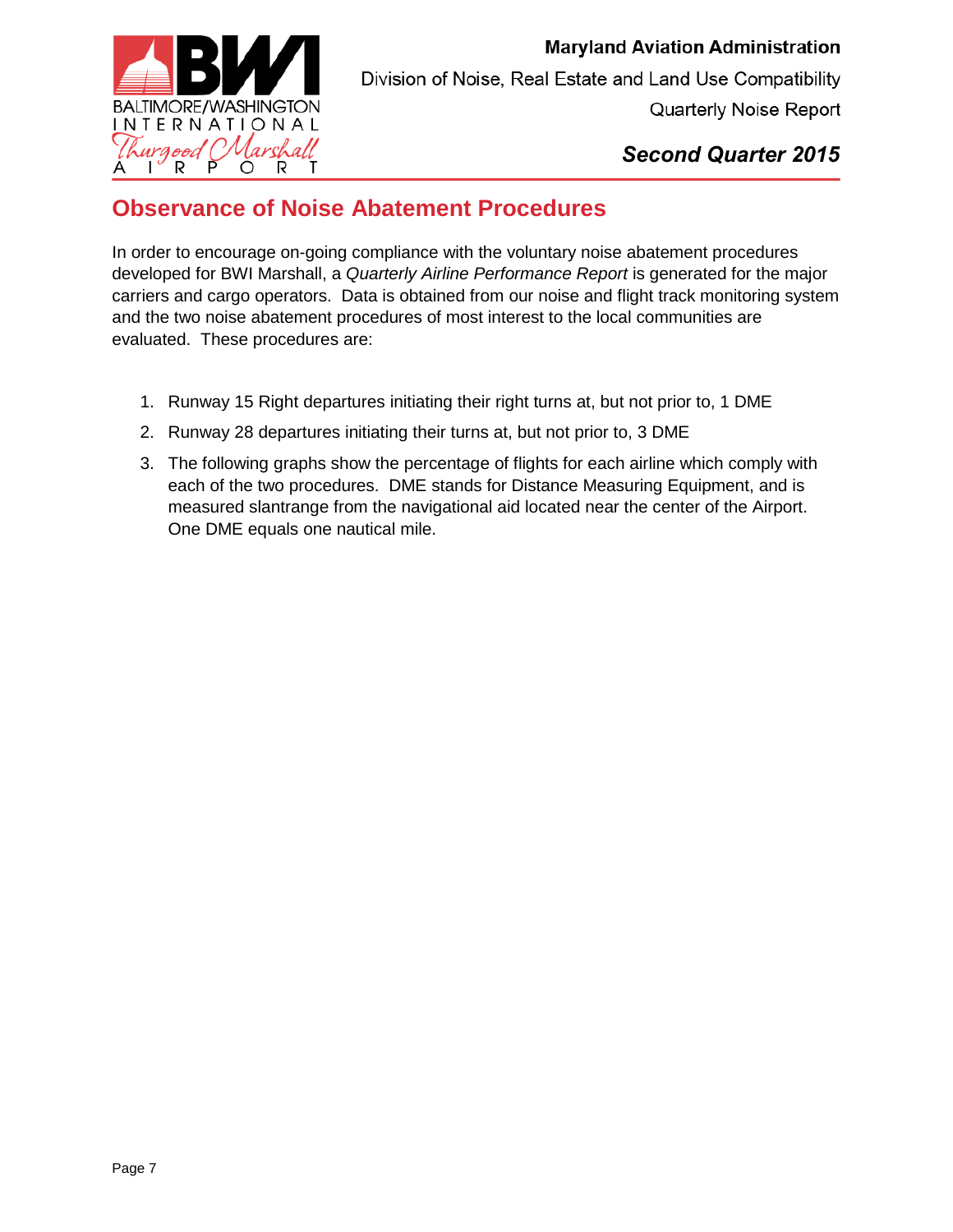**Maryland Aviation Administration** 



Division of Noise, Real Estate and Land Use Compatibility

**Quarterly Noise Report** 

 *Second Quarter 2015*

### **Percentage of Runway 15R Departures Turning Beyond 1 DME - Second Quarter 2015**

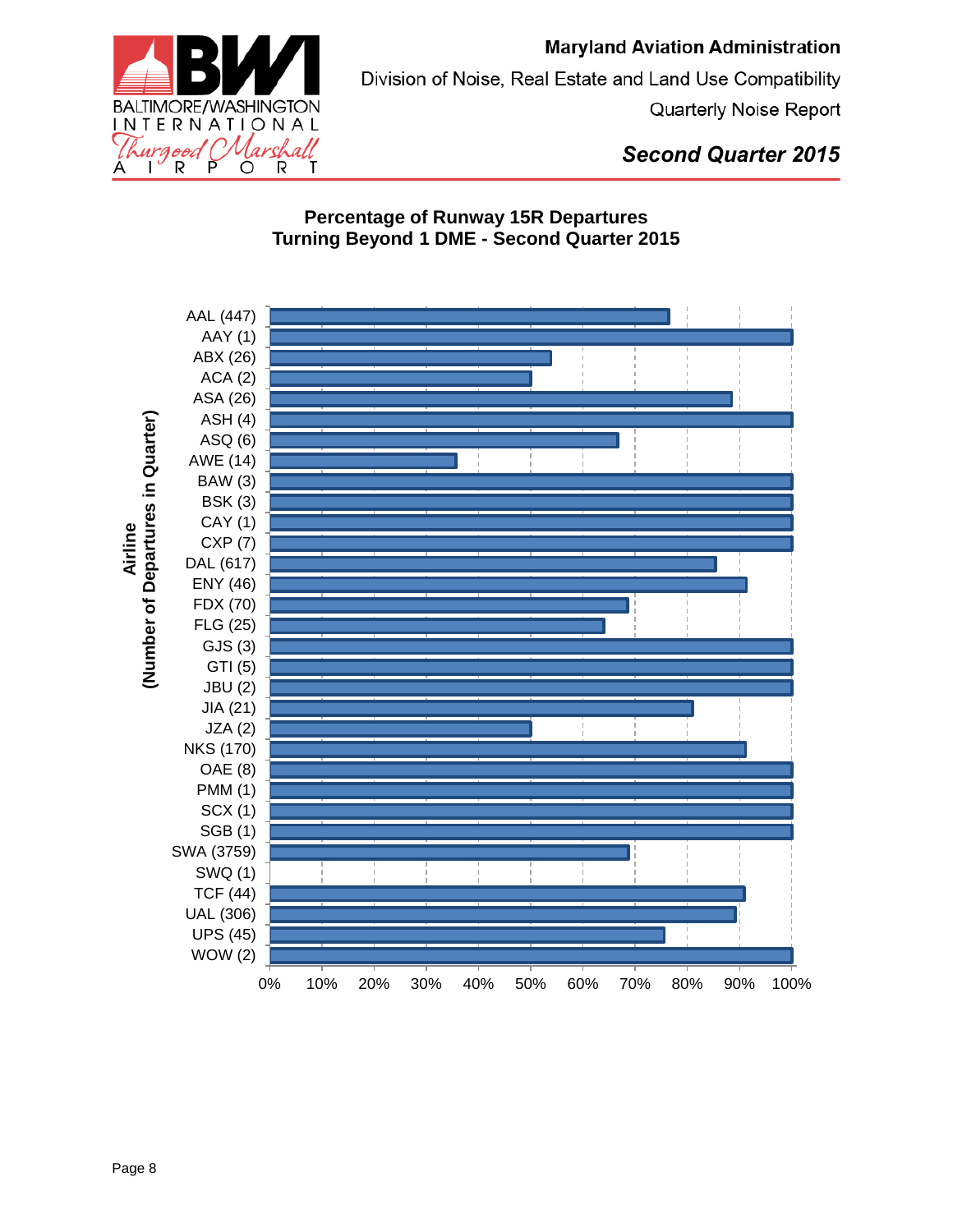**Maryland Aviation Administration** 



Division of Noise, Real Estate and Land Use Compatibility

**Quarterly Noise Report** 

 *Second Quarter 2015*

### **Percentage of Runway 28 Departures Turning Beyond 3 DME - Second Quarter 2015**

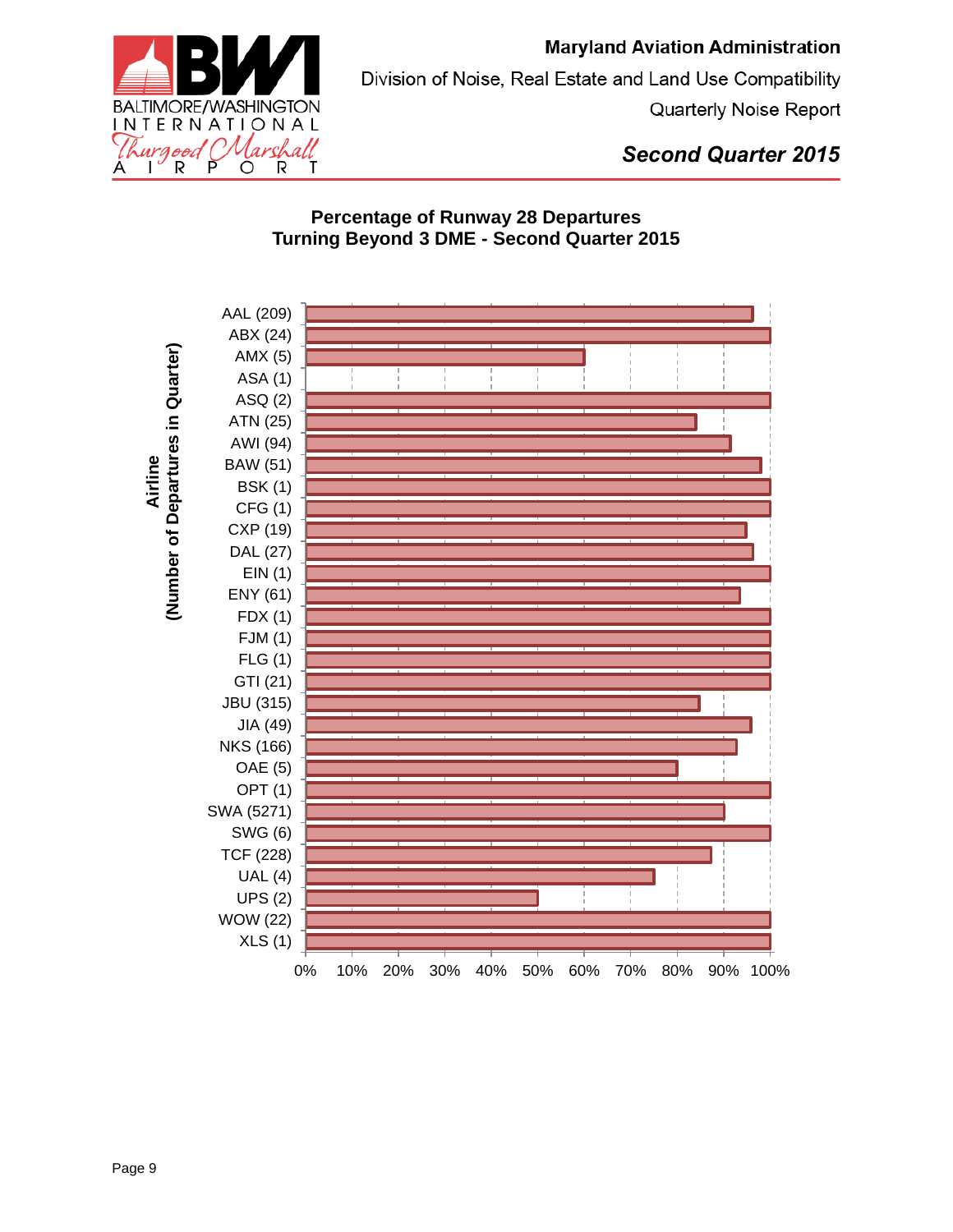

 *Second Quarter 2015*

## <span id="page-9-0"></span>**Outreach**

The MAA engages in on-going efforts to enhance the level of communication and interaction between the Airport and area residents. The MAA Community Outreach Programs encourage the exchange of information between the MAA and local community groups and residences by providing a contact point for listening to and responding to Airport-related community concerns. These programs also supplement the efforts of the BWI Marshall Neighbors' Committee to promote the active participation of local residents in Airport issues.

The Division of Noise, Real Estate and Land Use Compatibility Planning monitors services provided to the local community to promote public education, communication and the number of responses to requests for portable noise monitoring. Specific services or activities provided by the MAA and the Noise Office are listed below, along with the number of events or reports.

#### **Public Education & Activities –2nd Quarter 2015**

| <b>Committee/Community Meetings</b>       | 2            |
|-------------------------------------------|--------------|
| <b>Community Noise Monitoring Reports</b> |              |
| <b>Airport Zoning Permits</b>             | 61           |
| Mailings                                  | $\mathbf{O}$ |

#### **Community Enhancement Grant Program**

Maryland Senate Bill 276 established an 11-member "Citizens Committee for the Enhancement of Communities Surrounding Baltimore/Washington International Thurgood Marshall Airport." The intent of this legislation is to provide some benefit to those citizens living in communities impacted by the daily operation of BWI Marshall by allowing them the opportunity to apply for grants for transportation-related projects such as sidewalks, speed humps, street lights, etc. These communities must be located within the most recently certified Airport Noise Zone or within two miles of the outermost noise contour.

The Community Enhancement Grant Committee met on June 3, 2015. One grant was submitted and approved for funding. The total amount awarded was \$67,500.

The 2<sup>nd</sup> Quarter 2015 specific grant information is as follows:

• Grant #15-08 Millrace Property Owners Association \$67,500; Milling and asphalt paving of four (4) courts in the community (Gearing Courts East and West and Grain Courts East and West).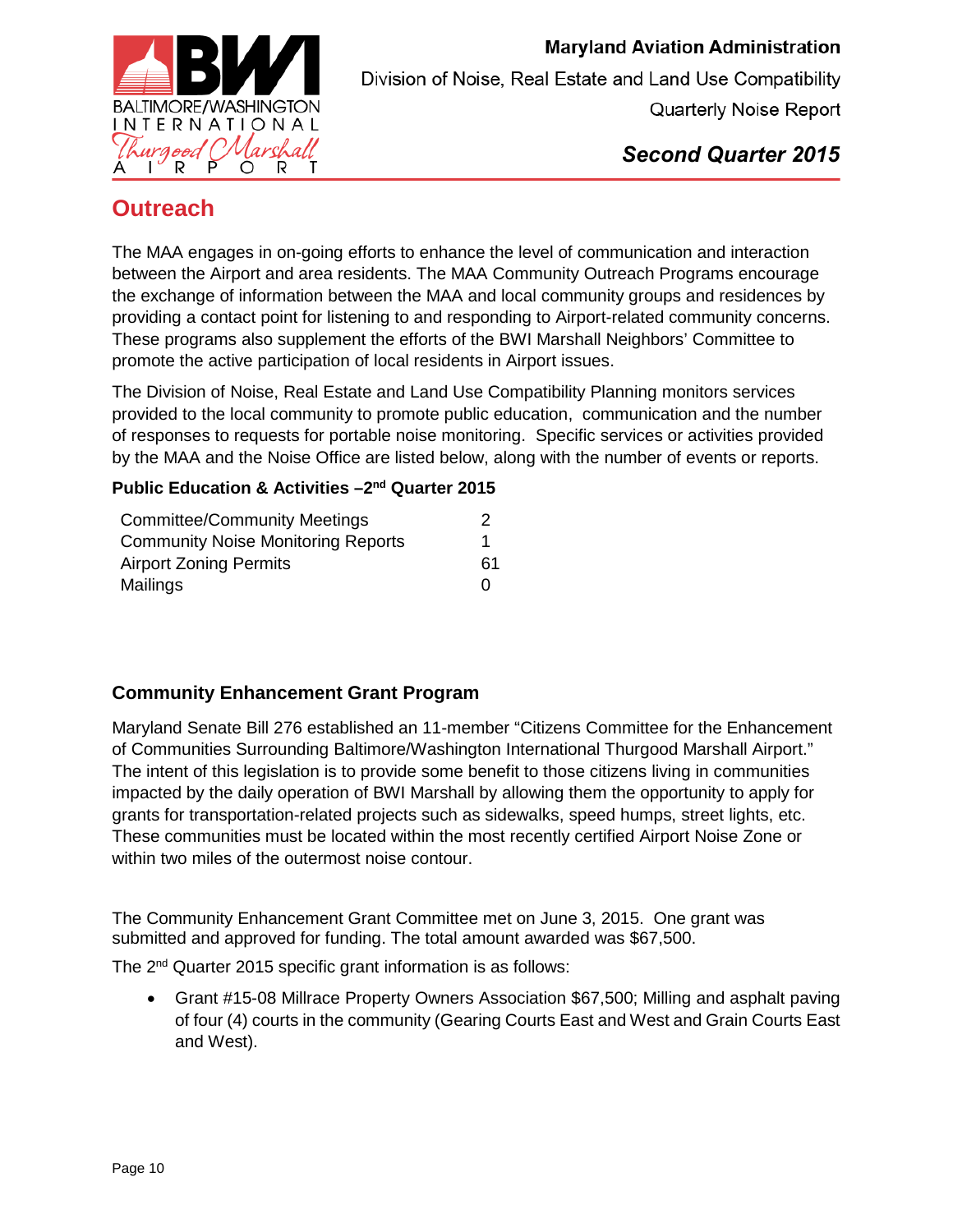

 *Second Quarter 2015*

#### **Airport Noise Hotline Calls**

The MAA maintains a 24-hour Airport Noise Hotline at 410-859-7021. Staff is available during normal business hours to discuss aircraft noise concerns directly with callers. Voicemail is available for recording noise concerns at night and on weekends. The graph below shows the number of calls, e-mails and callers per community for the quarter.

There were 300 calls (80 callers) during the 2<sup>nd</sup> Quarter of 2015 compared to 130 calls during the 2<sup>nd</sup> Quarter of 2014.



#### **Number of Noise Calls and Callers per Community**

**300 total calls**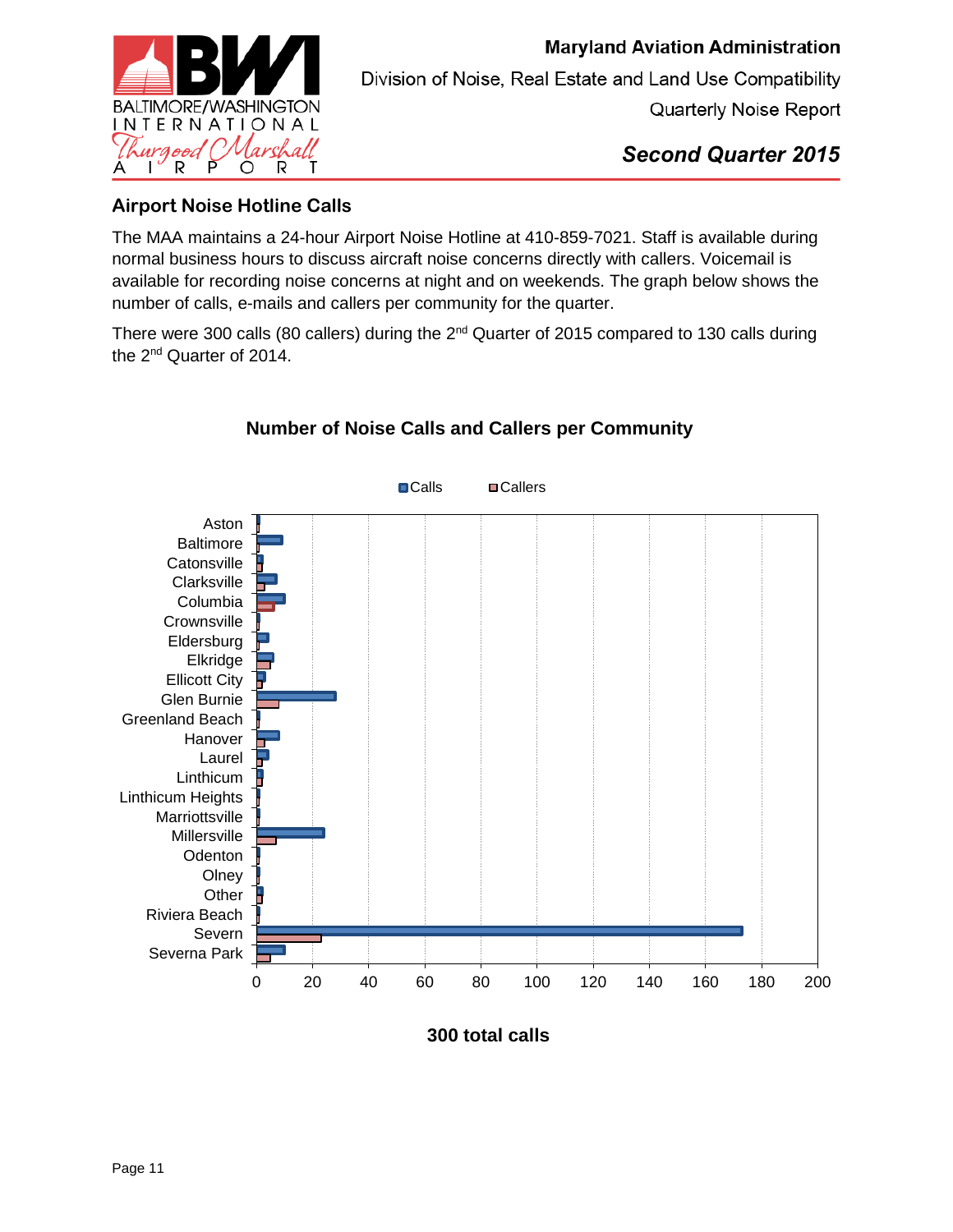

# <span id="page-11-0"></span>**BWI Marshall Neighbors Committee**

The BWI Marshall Neighbors Committee was established in December 1983 and serves as a liaison between the Airport and the surrounding communities to ensure continuing and timely discussion of mutual airport and community interests. The Committee serves as a forum for exchanging information, ideas and suggestions. Examples of interests include, but are not limited to:

- 1. Ground access (highways, light rail, etc.),
- 2. Long-range transportation planning issues,
- 3. Operational changes (construction, maintenance and air traffic control),
- 4. Noise abatement and other environmental issues,
- 5. Parking and ground transportation; and
- 6. Land use planning.

The BWI Marshall Neighbors Committee consists of the following groups:

- Columbia Council *(inactive*)
- Greater Elkridge Community Association
- Elmhurst Improvement Association
- Glen Burnie Improvement Association
- Glen Burnie Park Civic Association (*inactive*)
- Ferndale Area Community Council
- Greater Pasadena Council (*inactive*)
- Harmans Civic Association
- Linthicum/Shipley Improvement Association
- Severn Improvement Association
- Timber Ridge Improvement Association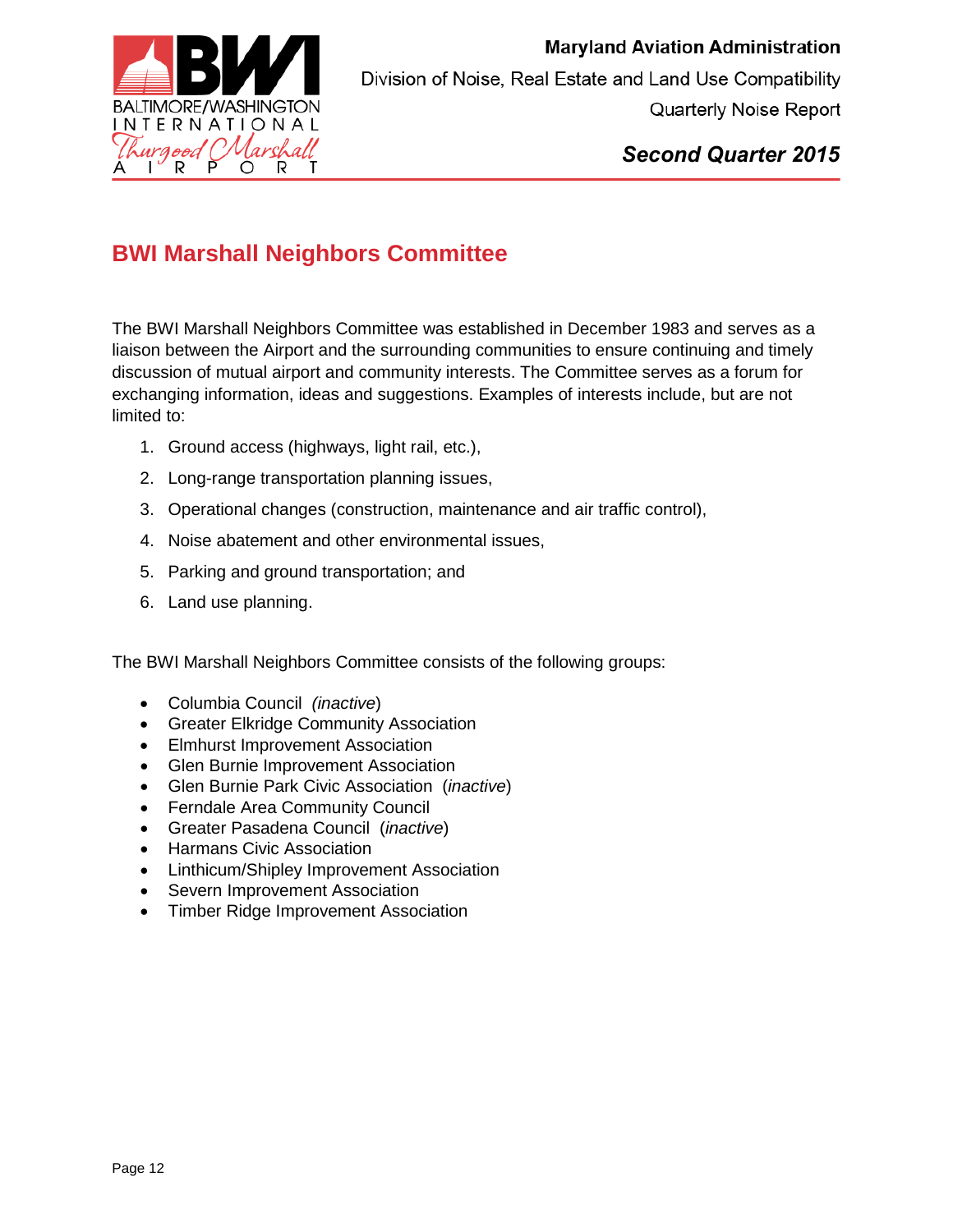

## <span id="page-12-0"></span>**Airport Noise Zone**

The Maryland Environmental Noise Act of 1974 provides for the protection of citizens from the impact of transportation related noise. The aviation portion of the Act requires the MAA to create a certified Airport Noise Zone (ANZ) to control incompatible land development around BWI Marshall and a Noise Abatement Plan (NAP) to minimize the impact of aircraft noise on people living near the Airport. An ANZ and NAP were first established for BWI Marshall in 1976. Both were updated in 1982, 1988, 1993, 1998, and 2007. The latest update to the ANZ became effective on December 22, 2014.

The ANZ is determined by a composite of three noise contours: a base year contour, a five-year forecast, and a ten-year forecast. The largest of the three contours in any area around the Airport determines the outline of the ANZ, thereby offering protection within the largest of the existing or future noise contours.

The contours depict the Day-Night Average Sound Level (DNL) around BWI Marshall. Both the State of Maryland and the FAA require the use of the DNL metric by all airports conducting environmental studies. The FAA also requires the use of its standard computer model known as the Integrated Noise Model (INM) for developing noise contours. The current 2014 ANZ is depicted on the following page.

# <span id="page-12-1"></span>**Noise Monitoring Program**

The MAA operates a permanent noise monitoring system that operates 24 hours per day, seven days a week. The noise monitoring equipment in place at BWI Marshall was installed in the late 1980's and is approaching the end of its useful life due to the age of the equipment and the inability to obtain replacement parts. Once a new system is installed, we will resume the presentation of noise data by tables and graphs.